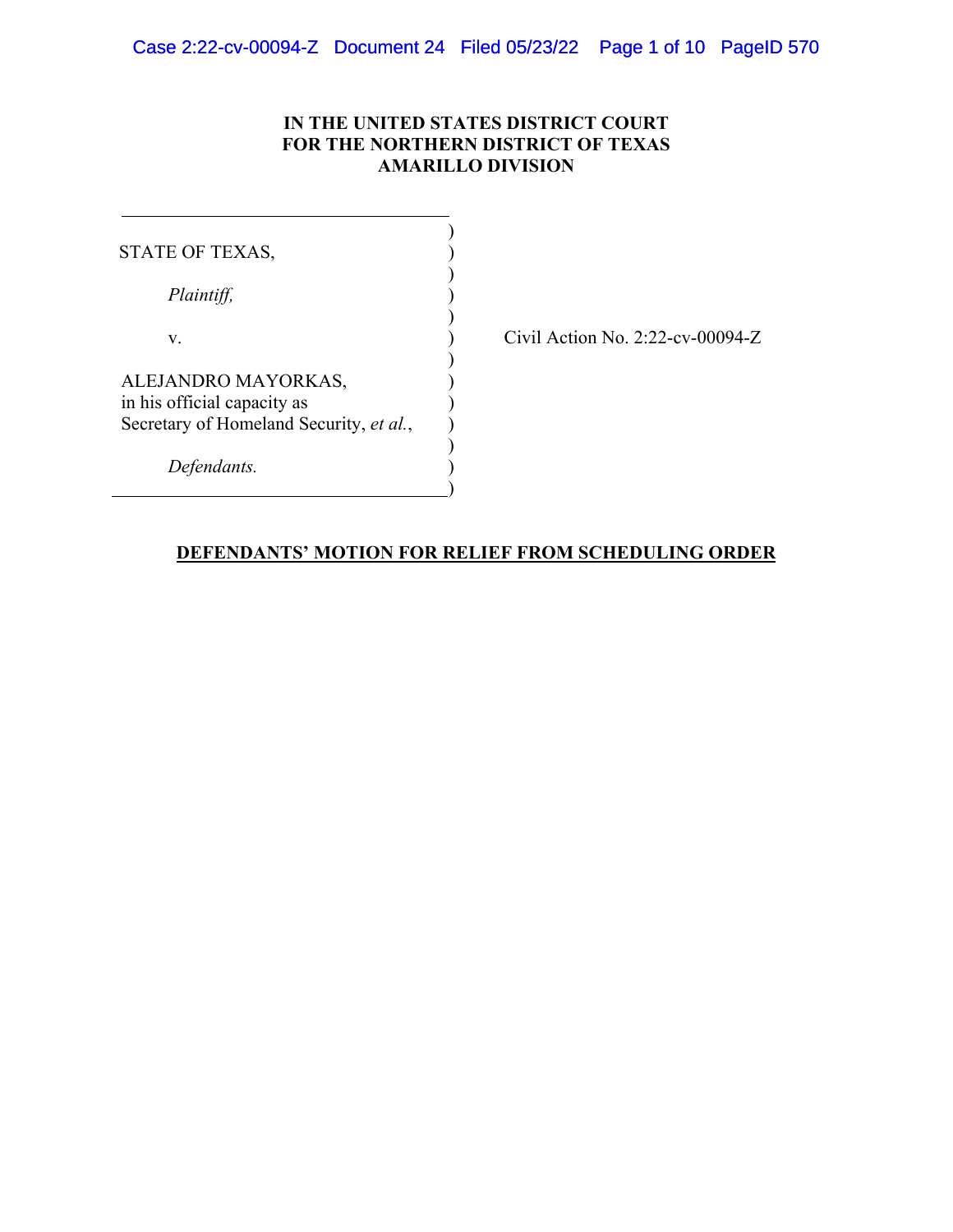#### Case 2:22-cv-00094-Z Document 24 Filed 05/23/22 Page 2 of 10 PageID 571

 In this case, Texas challenges an interim final rule (IFR) entitled *Procedures for Credible Fear Screening and Consideration of Asylum, Withholding of Removal, and CAT Protection Claims by Asylum Officers*, 87 Fed. Reg. 18,078 (March 29, 2022). The IFR was announced on March 29, 2022, but its effective date was delayed until May 31, 2022. 87 Fed. Reg. 18078. Despite that, Texas waited until the week before the IFR was set to take effect to file its Motion for Preliminary Injunction, taking nearly eight weeks to draft and file their nearly 40-page motion on May 23, 2022. ECF Nos. 20, 21. Today, the Court issued a scheduling order requiring Defendants to respond to the motion in three days. ECF No. 23. Defendants respectfully request that the Court reconsider that order and allow Defendants a reasonable amount of time to respond to the motion. Requiring Defendants to respond to the motion in three days would reward Texas's gamesmanship in delaying their motion until the last minute and, for the reasons set out below, would significantly prejudice Defendants' ability to respond. Defendants should be allowed to assemble an administrative record and conduct some limited jurisdictional discovery before responding to the motion, and Texas cannot assert any harm that would occur from allowing Defendants a more reasonable amount of time to respond to the motion.

As an initial matter, for the reasons set out in Defendants' fully briefed Motion to Transfer and Motion to Stay, ECF Nos. 7, 15, rather than move forward with briefing on Texas's Motion for Preliminary Injunction at all, Defendants believe all deadlines and proceedings in this case should be stayed until the Court rules on the Motion to Transfer. As noted in that motion, courts in this circuit do not have jurisdiction to hear claims of the nature Texas raises in this case, and there is thus no jurisdiction for the Court to consider or grant a preliminary injunction. Moreover, Defendants cannot effectively begin a response to the Motion for a Preliminary Injunction until Defendants know which circuit's law applies. In addition, as noted in Defendants' Notice of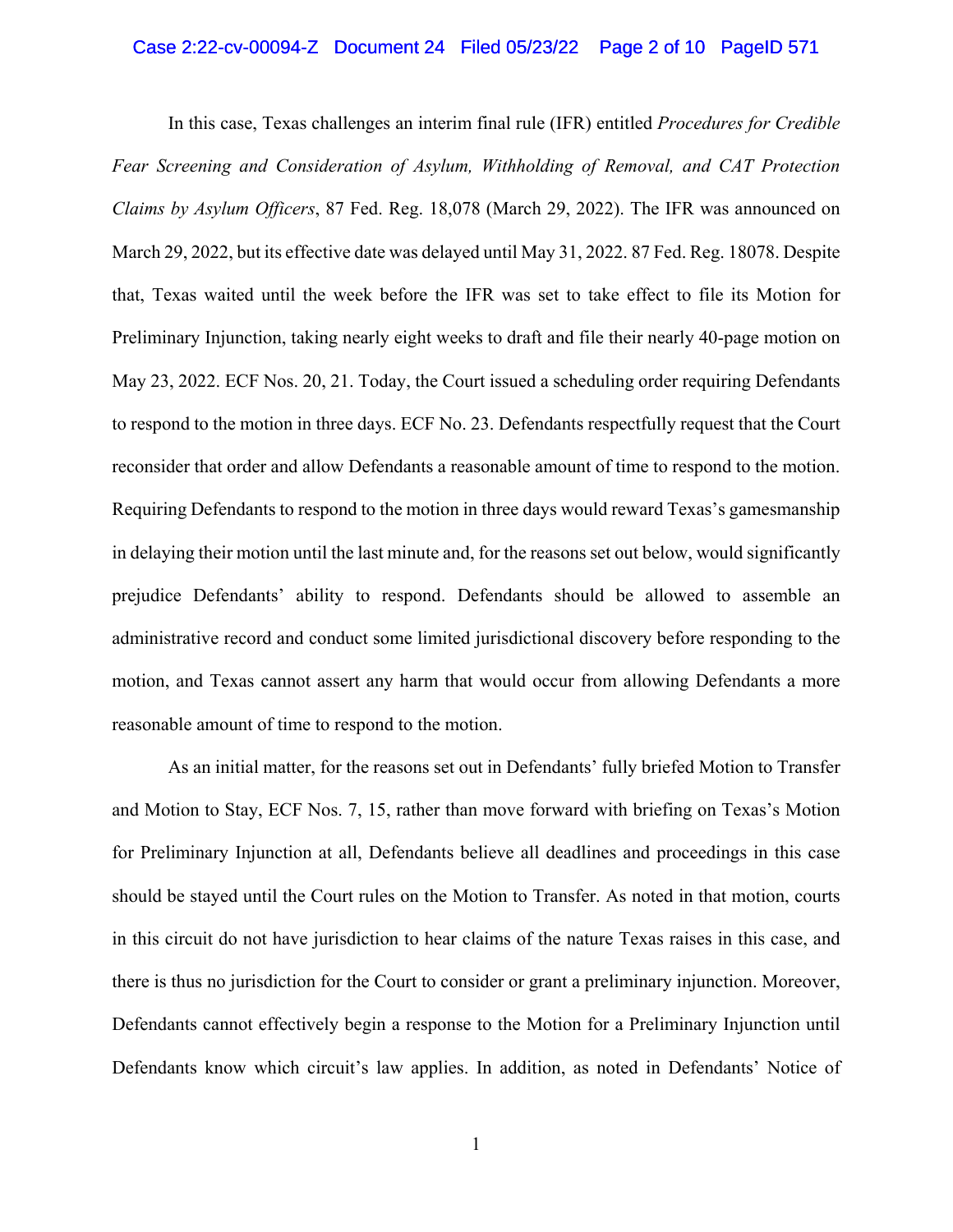## Case 2:22-cv-00094-Z Document 24 Filed 05/23/22 Page 3 of 10 PageID 572

Related Authority, the District Court for the Western District of Louisiana is already considering a similar challenge to the same IFR, and has ordered supplemental briefing and expedited discovery that is relevant to the transfer motion and to States' ability to pursue a similar, and earlier filed, motion for preliminary injunction in that case. *See* ECF No. 18 at 1-2 (noting that the court in *Arizona v. Garland* has ordered expedited discovery related to State standing to challenge the IFR and supplemental briefing on, among other things, section 1225(b)(1)(B)(ii), which relates to the basis for Defendants' transfer motion and may result in transfer in that case). Because these developments may inform the course of this case as well, and because the Louisiana court is further along in resolving these issues, it is appropriate to stay this case to avoid unnecessary duplicative litigation and conserve judicial resources. *Id*. at 3-4.<sup>1</sup>

Second, if the Court does not stay this case, Defendants need time to compile and submit the administrative record before responding to Plaintiffs' motion because *all* of Texas's claims are raised under the Administrative Procedure Act (APA), and the merits of at least some of these APA claims must be assessed based on the record that was before the agencies. Texas raises five claims for relief, all under the APA, which Texas argues "empowers the Court to … hold unlawful and set aside agency action … found to be arbitrary, capricious, an abuse of discretion, or otherwise not in accordance with law; contrary to constitutional right, power, privilege, or immunity; in excess of statutory jurisdiction, authority, or limitations, or short of statutory right; and without

 $\overline{a}$ 

<sup>&</sup>lt;sup>1</sup> As noted in Defendant's Notice, it may be appropriate for Texas to join the 20 other states challenging the IFR in the Western District of Louisiana, should that case move forward in that district, rather than litigate a separate, very similar case and a later-filed preliminary injunction motion here. ECF No. 18 at 4 n.1. Should the Court require additional briefing on the appropriateness of a transfer on that basis, Defendants would be happy to provide such briefing. But, because the additional briefing and factual development that will occur in *Arizona v. Garland* over the next month may effect whether such an approach is appropriate, staying this matter to await further developments in *Arizona* may further serve to avoid unnecessary briefing, avoid duplicative litigation, and conserve judicial resources.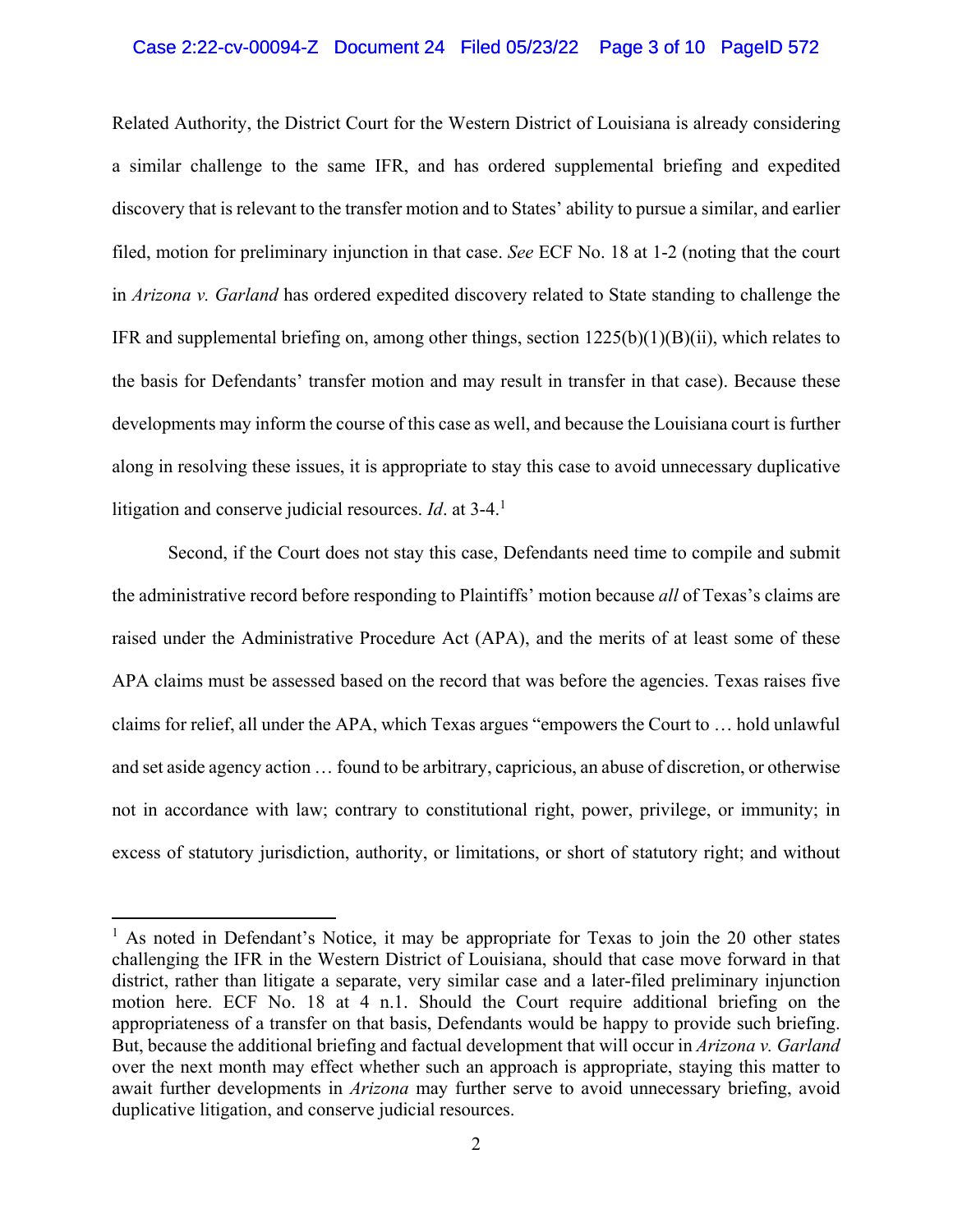## Case 2:22-cv-00094-Z Document 24 Filed 05/23/22 Page 4 of 10 PageID 573

observance of procedure required by law." Compl. ¶¶ 61-62; *see also id*. ¶¶ 63-64 (claims I and II, challenging the IFR as "contrary to law" under the APA); *id*. ¶¶ 65-69 (claim III, challenging the IFR as "contrary to constitutional power" under the APA); *id*. ¶¶ 70-77 (claim IV, challenging the IFR as "arbitrary and capricious" under the APA); *id*. ¶ 78 (claim V, challenging the IFR as violating the APA's "notice and comment" requirements). Texas moved for a preliminary injunction on four of these five APA claims, and acknowledged that "[t]his is an Administrative Procedure Act case." ECF No. 21, at 20; *see also id.* at 22-35. A court reviewing agency action under the APA is limited to reviewing "the whole record or those parts of it cited by the party," 5 U.S.C. § 706; *Fla. Power & Light Co. v. Lorio*, 470 U.S. 729, 743-44 (1985), and many of Texas's claims will require an administrative record to resolve. *See also* Order, ECF No. 52 at 4, *Texas v. Biden*, No. 21-cv-67 (N.D. Tex. Jun. 7, 2021) (Kacsmaryk, J.) ("In judicial review of agency action, the focal point for judicial review should be the administrative record the agency presents to the reviewing court." (quotation marks and citation omitted)).

Defendants will need a reasonable amount of time to identify what should be included in, and to compile, an administrative record for the challenged IFR. Defendants anticipate that the record for the 148-page IFR, issued by two separate agencies, will be voluminous, and will take a significant amount of time to compile, certify, and produce. Defendants have begun to compile the administrative record and believe they can complete that process by June 3, 2022, the deadline the district court in *Arizona v. Garland* set for Defendants to produce the administrative record for the IFR. *See Minutes of Court*, ECF No. 24 at 2, No. 6:22-cv-1130 (W.D. La. May 18, 2022).2

<u>.</u>

 $2$  This deadline—21 days after Plaintiffs in that case submitted their earlier-filed motion for a preliminary injunction related to the same IFR—to produce an administrative record is itself a very accelerated timeline. Although this Court does not have a local rule governing when an administrative record should be produced, fellow district courts usually do not require the production of an administrative record until Defendants file an answer to a complaint. *See*, *e.g*.,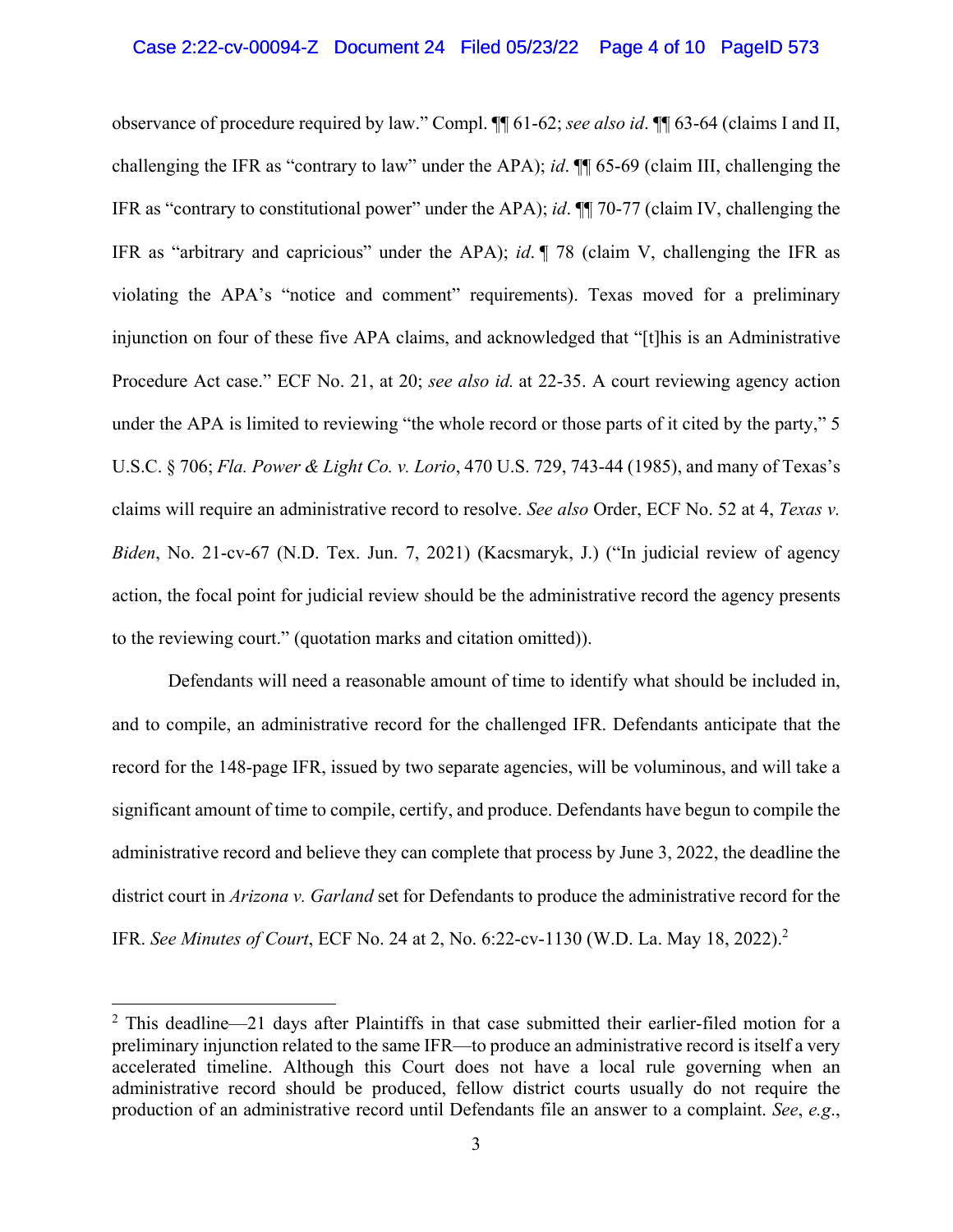## Case 2:22-cv-00094-Z Document 24 Filed 05/23/22 Page 5 of 10 PageID 574

Courts, including this Court, have allowed government agencies time to submit an administrative record before requiring a response to a motion for a preliminary injunction that is based on APA claims because the focal point for review of certain APA claims is the administrative record. *See, e.g.*, Order, ECF No. 19, *Louisiana v. Centers for Disease Control & Prevention*, 6:22 cv-885-RRS-CBW (Apr. 20, 2022) (setting deadline for response to motion for preliminary injunction at the same time as deadline to produce the record); Order, ECF No. 52 at 4, *Texas v. Biden*, No. 2:21-cv-67 (N.D. Tex. Jun. 7, 2021) (Kacsmaryk, J.) (setting deadline of 14 days after filing of a motion for preliminary injunction for filing of an administrative record because "focal point of judicial review should be the administrative record" and "the Court finds that the inclusion of the administrative record will provide a firm basis for the Court's analysis of Plaintiffs' APA claims); Order, ECF No. 37, *Texas v. Biden*, 2:21-cv-67 (N.D. Tex. May 21, 2021) (Kacsmaryk, J.) (setting deadline to respond to motion for preliminary injunction after deadline to produce the administrative record, and ordering administrative record to be produced 17 days after the filing of motion for preliminary injunction); *cf. Louisiana Crawfish Producers Ass'n-W. v. Mallard Basin, Inc*., No. 10-CV-1085, 2014 WL 4207607, at \*3 (W.D. La. Aug. 25, 2014) (explaining that "[u]nder the APA, '[t]he task of the reviewing court is to apply the appropriate standard of review, 5 U.S.C. § 706 to the agency decision based on the record the agency presents to the reviewing court....' The focal point for judicial review should be the administrative record….'" (citations omitted)). And courts have held that a district court abuses its discretion in ruling on a

 $\overline{a}$ 

D.D.C. L. Civ. R. 7(n)(1) (filing of administrative record after answer); D. Kansas L. Civ. R. 83.1(c)(1) (filing of administrative record with answer); D. Utah L. Civ. R. 7-4(a)(4–5) (filing of administrative record after ruling on motion to dismiss); N.D. Cal. Local Rule 16-5 (in cases seeking "District Court review on an administrative record, the defendant must serve and file an answer, together with a certified copy of the transcript of the administrative record, within 90 days of receipt of service of the summons and complaint").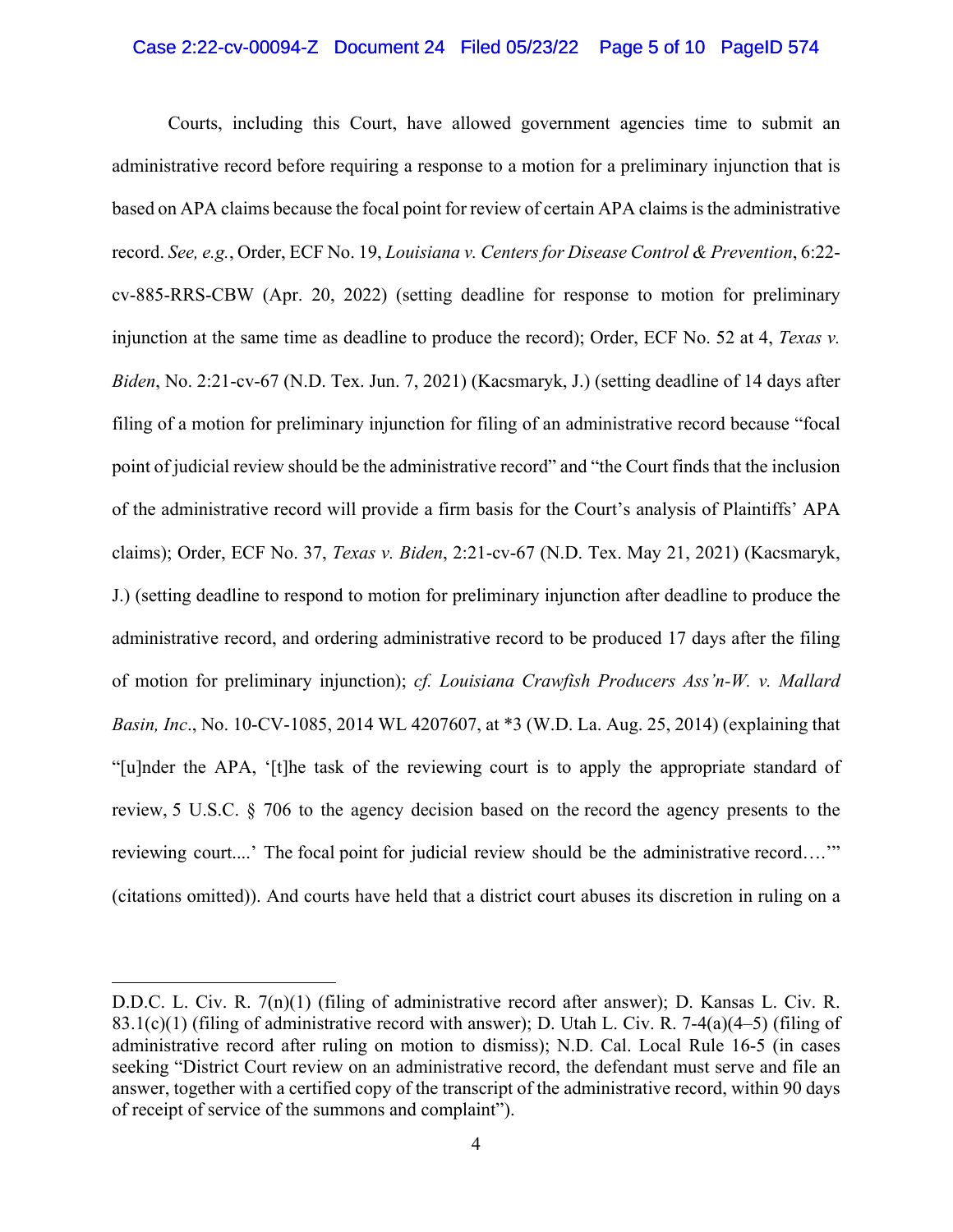#### Case 2:22-cv-00094-Z Document 24 Filed 05/23/22 Page 6 of 10 PageID 575

motion for preliminary injunction without allowing time for the government to produce the administrative record. *See Am. Bioscience, Inc. v. Thompson*, 243 F.3d 579, 582–83 (D.C. Cir. 2001) (holding that "before assessing … probability of success on the merits" court "should have required the [agency] to file the administrative record," and vacating and remanding because district court improperly ruled on motion for preliminary injunction without a sufficient basis); *see also id.* (noting that Supreme Court's decision in *Citizens to Preserve Overton Park v. Volpe*, 401 U.S. 402, 420 (1971), also "arose on a motion for a preliminary injunction (to halt construction of a highway)" and ruled that the review must "be based on the full administrative record that was before the [agency]").

Third, Defendants should be provided a reasonable amount of time to conduct jurisdictional discovery on Texas's standing to bring its claims before having to brief Texas's lack of standing in response to the preliminary injunction motion. The district court in *Arizona* has provided a reasonable period of 30 days for such discovery before evaluating, or requiring further briefing, on plaintiffs' earlier-filed motion for preliminary injunction in that case, despite plaintiffs there asking for an expedited briefing schedule on their motion. *See Minutes of Court*, ECF No. 24 at 1, *Arizona v. Garland*, No. 6:22-cv-1130 (W.D. La. May 18, 2022). Although the Fifth Circuit has not established a standard for when expedited discovery should be allowed, courts generally allow such discovery when good cause exists. *See, e.g.*, *Equistar Chemicals, LP v. Maschinenfabrik Alfing Kessler GmbH*, No. 2:13-CV-02642, 2014 WL 3735219, at \*1 (W.D. La. July 28, 2014) (collecting cases). Good cause exists where the need for expedited discovery outweighs the prejudice to the responding party. *Id*.

Here, to the extent Texas might assert any prejudice from delaying consideration of its motion to allow for limited discovery into the State's standing, any such prejudice could only be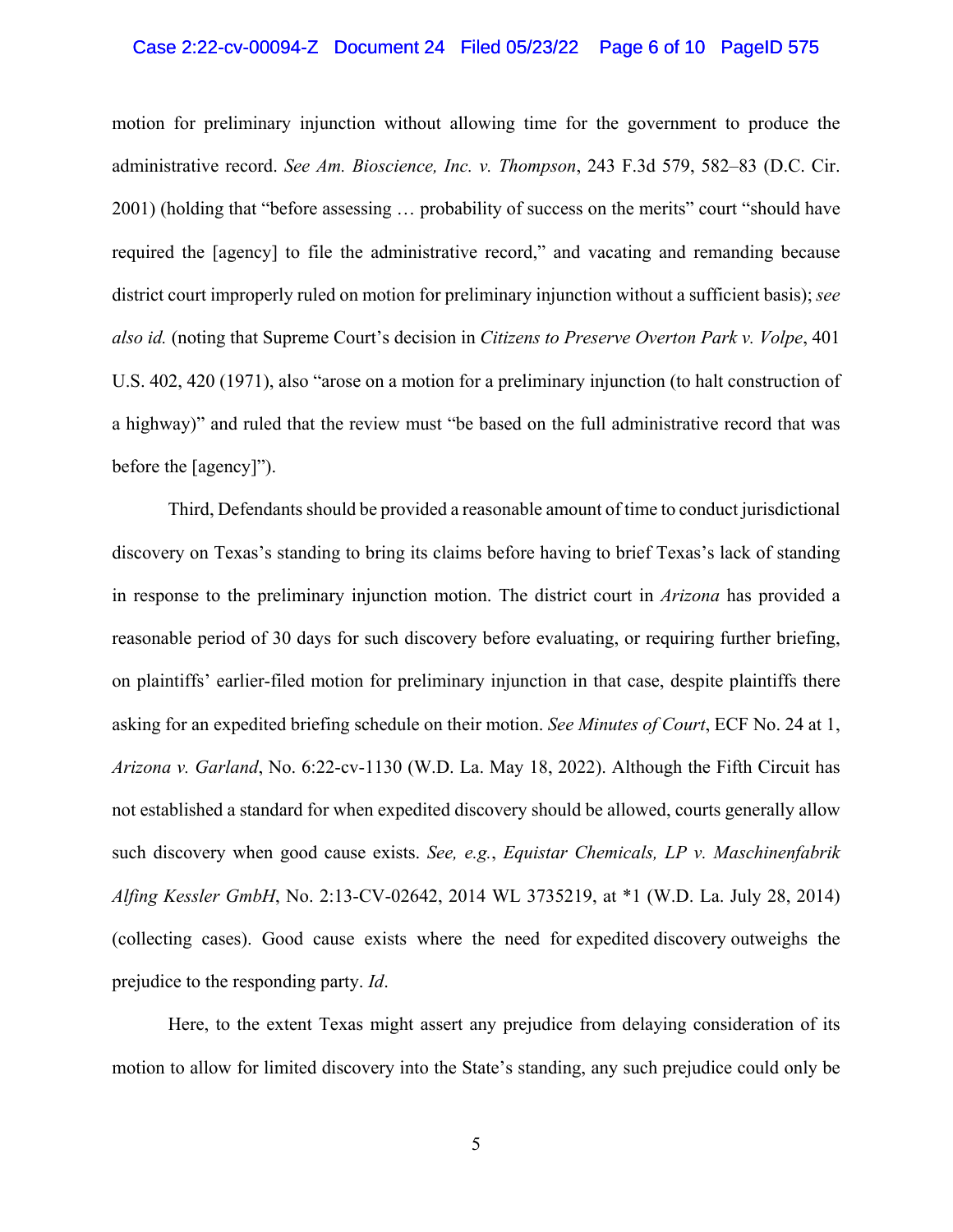## Case 2:22-cv-00094-Z Document 24 Filed 05/23/22 Page 7 of 10 PageID 576

the result of Texas's own actions. As noted above, the IFR was published on March 29, 2022, meaning that Plaintiffs had more than 60 days after the IFR was published before the effective date. Yet Plaintiffs waited 55 days to draft and file a motion for a preliminary injunction. If Texas wanted its motion considered before the effective date, Texas should not have waited until the week before the effective date to file. A party cannot "create their own emergency" "by waiting so long to file a motion" and then use that emergency to justify the need for emergency relief. *Johnson v. Secure Ventures LLC*, No. CV-22-00568-PHX-JAT, 2022 WL 1046388, at \*1 (D. Ariz. Apr. 7, 2022) (collecting cases).

Texas also cannot claim any harm from a briefing schedule that concludes within a reasonable amount of time after the IFR's effective date. As the IFR details, even after it goes into effect, the agencies will undertake a "phased implementation" that "will allow the Departments to begin employing the proposed process in a controlled manner for a limited number of cases," giving the agencies an opportunity to work through any operational challenges that might arise before implementing the IFR more broadly. 87 Fed. Reg. at 18114. The agencies will also need to hire additional employees to fully implement the rule. *Id*.; 87 Fed. Reg. at 18185. And, "once USCIS meets its staffing requirements, time will be required for the new asylum staff to be trained for their positions, which may occur *over several months*." 87 Fed. Reg. at 18196 (emphasis added). "Given limited agency resources, the Departments anticipate first implementing this new process for only a limited number of noncitizens who receive a positive credible fear determination after the effective date of this rule." 87 Fed. Reg. at 18185. "The Departments also anticipate limiting referrals under the initial implementation of this rule to noncitizens apprehended in certain Southwest border sectors or stations, as well as based on the noncitizen's final intended destination." *Id*. As a result, it is likely that only a very few, if any, individuals will have their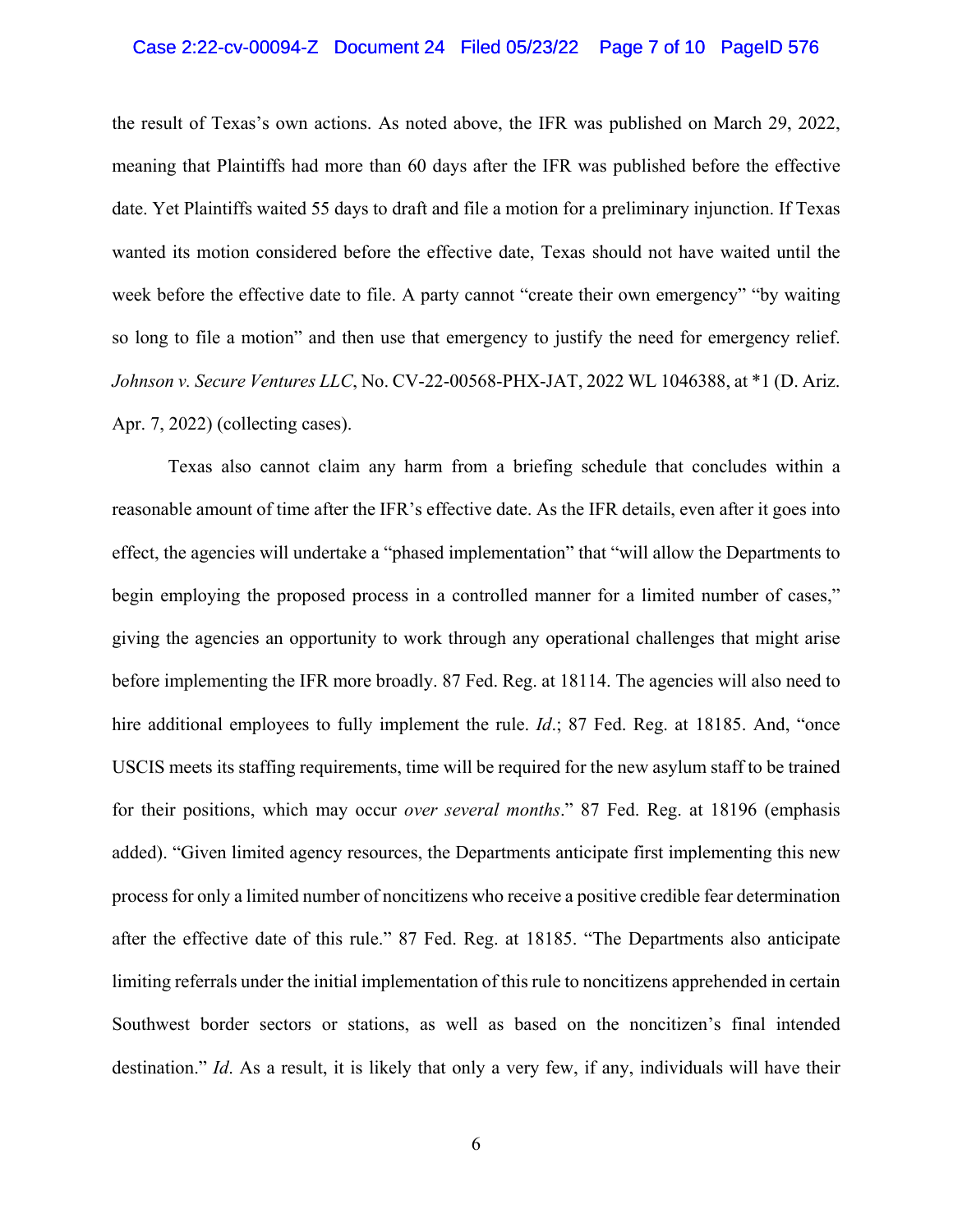## Case 2:22-cv-00094-Z Document 24 Filed 05/23/22 Page 8 of 10 PageID 577

asylum application resolved on the merits by USCIS under the IFR's provisions in the month following the IFR's effective date, and there is no reason to believe that even individuals that are processed under the IFR will end up in Texas. Considering the delay in filing and the lack of evidence of any prejudice to Texas, Texas cannot justify a schedule that requires Defendants to respond to their motion within three days, without the benefit of an administrative record or jurisdictional discovery.3

Accordingly, Defendants respectfully request that the Court amend the schedule to allow Defendants until at least June 3, 2022, to compile and produce the administrative record, and to delay additional briefing on Texas's motion until after Defendants have had a reasonable amount of time to conduct jurisdictional discovery. Even putting aside the need for jurisdictional discovery and an administrative record, requiring Defendants to respond to Texas's nearly 40-page motion raising a range of claims and arguments in three days would seriously prejudice Defendants, and would reward Texas's significant delay in filing its motion. At an absolute minimum, if the Court is not inclined to allow limited discovery before resolving the motion, Defendants request that they be given at least until June 3, 2022, to produce the administrative record, and to June 10, 2022, to respond to the motion.

 $\overline{a}$ 

<sup>&</sup>lt;sup>3</sup> In addition, Texas cannot show any prejudice if it is not able to quickly seek injunctive relief because Texas is barred from seeking injunctive relief at all in this case for the reasons set out in Defendants' Supplemental Memorandum on 8 U.S.C. § 1252(f). ECF No. 17. Also, because the Supreme Court is currently considering this issue and will likely provide guidance on section 1252(f) in the next month, delaying resolution of the Motion for Preliminary Injunction would have the added benefit of allowing the Court to consider the Supreme Court's ruling before issuing a ruling with respect to Texas's motion in this case.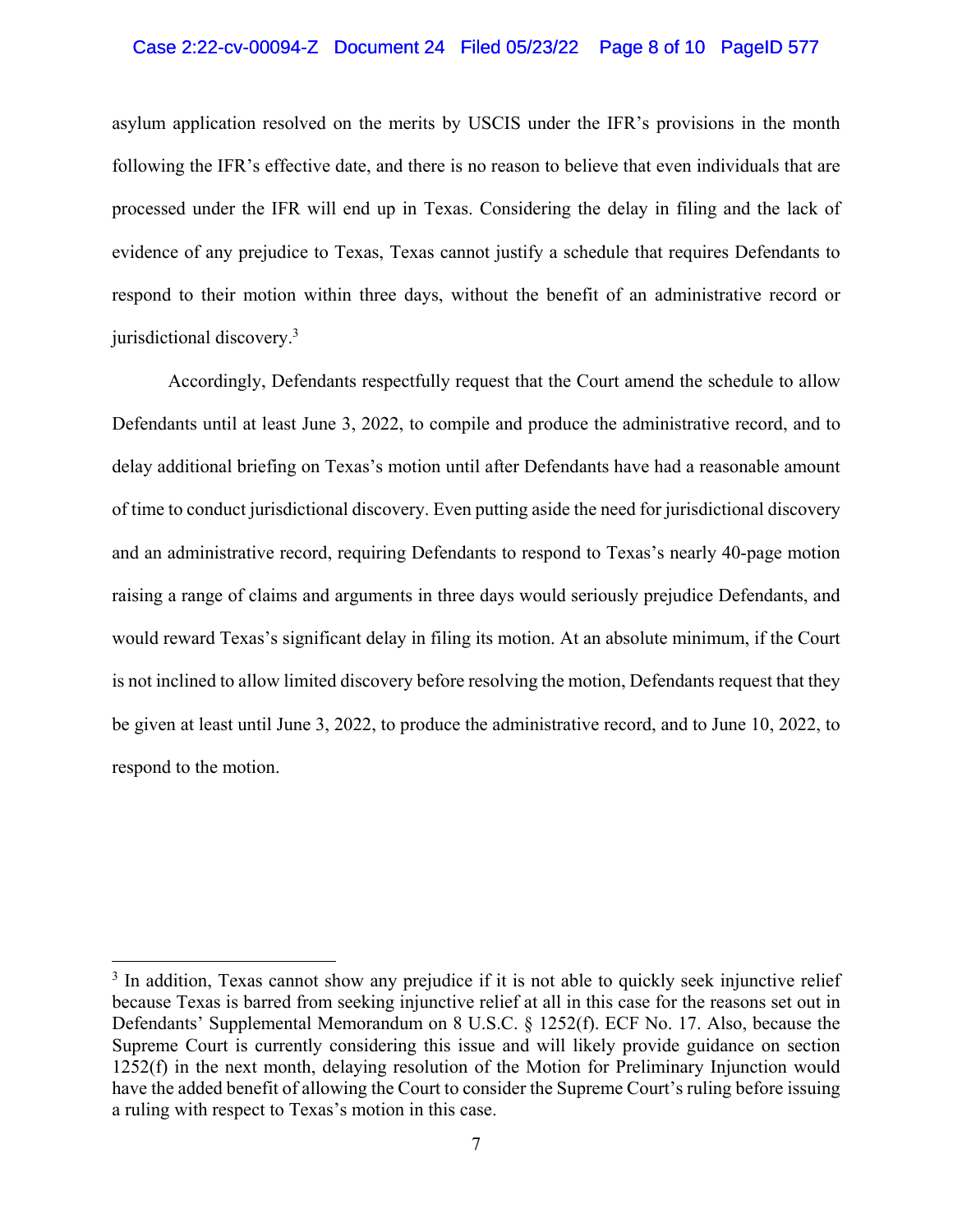Dated: May 23, 2022 Respectfully submitted,

 BRIAN M. BOYNTON Principal Deputy Assistant Attorney General

WILLIAM C. PEACHEY **Director** Office of Immigration Litigation District Court Section

EREZ REUVENI Assistant Director

 By:/s/ *Brian C. Ward*  BRIAN C. WARD Senior Litigation Counsel U.S. Department of Justice Civil Division Office of Immigration Litigation District Court Section P.O. Box 868, Ben Franklin Station Washington, DC 20044 Tel.: (202) 616-9121 brian.c.ward@usdoj.gov

*Counsel for Defendants*